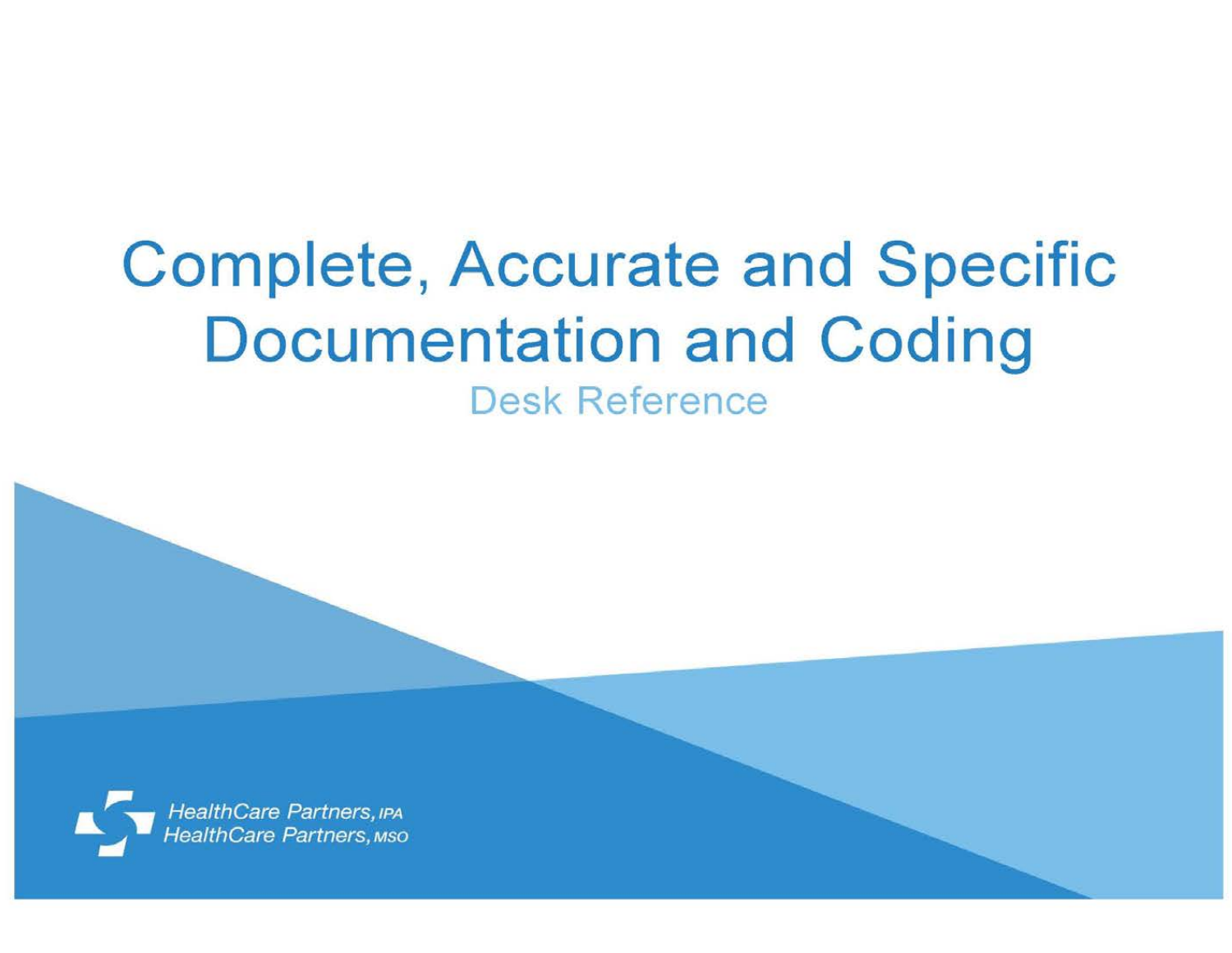## **Introduction:**

Medicare Advantage is a government funded healthcare benefit overseen by the Centers for Medicare & Medicaid Services (CMS). CMS utilizes many processes to support the provision of healthcare including the CMS-Hierarchical Condition Category (HCC) based risk adjustment model. Risk adjustment is a system that considers the overall health status of individuals to appropriately allocate the resources necessary to support the expected healthcare needs. It is our objective at HealthCare Partners, IPA to empower our physician partners with the support, tools, and education needed for them to succeed in documenting the up-todate, accurate, specific, complete health conditions of their patients.

## **Disclaimer:**

This reference is intended to provide the most frequent risk adjustable ICD-10-CM diagnosis codes for conditions used in the inpatient and outpatient settings. It is not a complete list of ICD-10-CM codes, and is for informational purposes only. It does not define a standard of care and should not substitute for an informed medical evaluation, or diagnosis and treatment performed by a licensed healthcare provider. HealthCare Partners, IPA does not warrant nor represent that the information contained herein is accurate or free from defects, and recommends that providers follow all up-to-date guidelines published by CMS.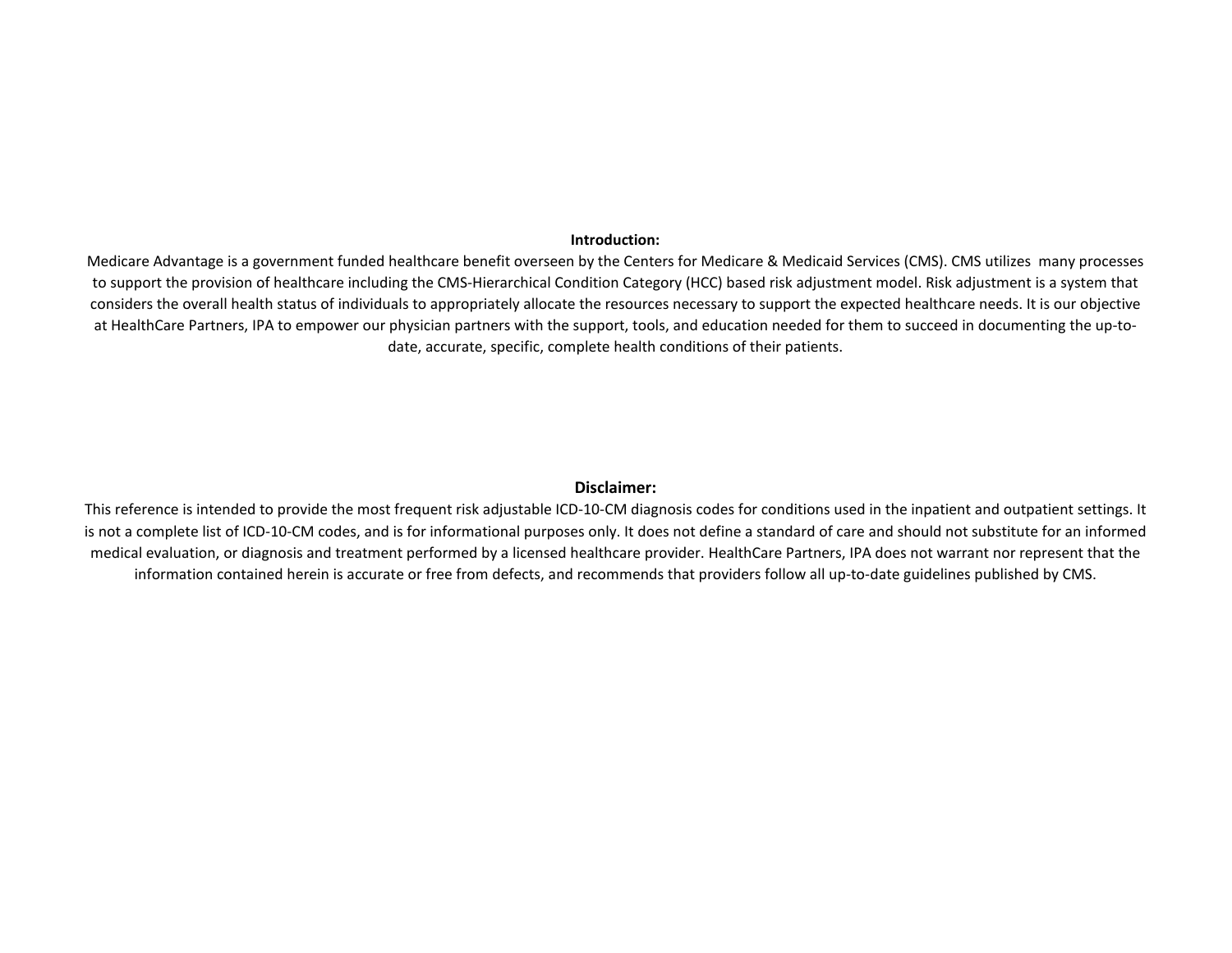|  |  |  | Risk Adjustment Desk Reference |
|--|--|--|--------------------------------|
|--|--|--|--------------------------------|

## **TABLE OF CONTENTS**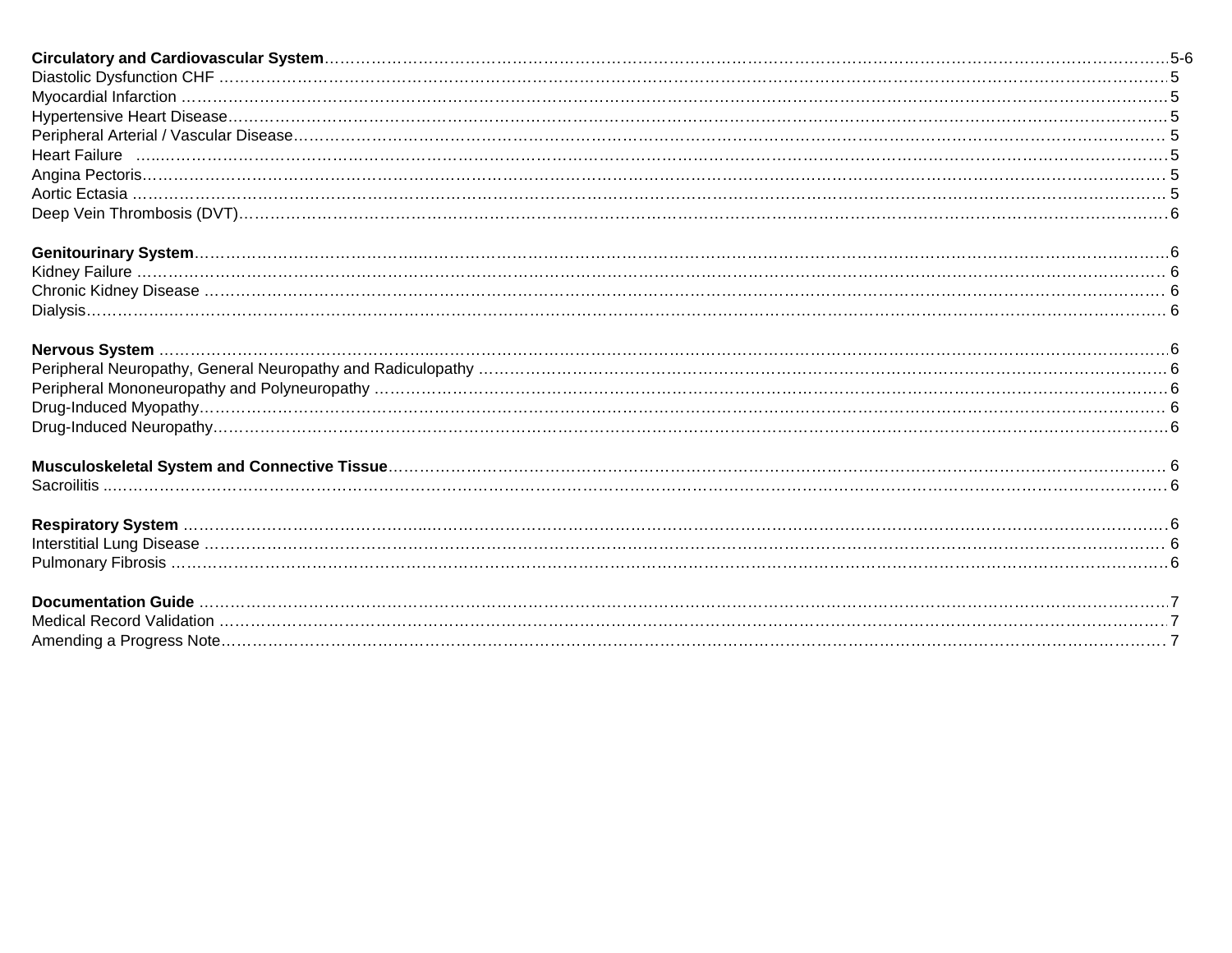| <b>Category</b>                                    | <b>Diagnosis</b>                  | <b>Documentation Tips</b>                                                                                                                                                                                     | <b>Notes</b>                                                                                                                                    |
|----------------------------------------------------|-----------------------------------|---------------------------------------------------------------------------------------------------------------------------------------------------------------------------------------------------------------|-------------------------------------------------------------------------------------------------------------------------------------------------|
|                                                    |                                   | <b>General Coding</b>                                                                                                                                                                                         |                                                                                                                                                 |
|                                                    |                                   | • Documenting acute stroke ends at hospital discharge.                                                                                                                                                        | . Refer to the Provider HCC Risk Adjustment Diagnosis Correct Coding Guide                                                                      |
|                                                    | <b>Post-Acute Care for Stroke</b> | • History of CVA should be documented only if there are no residual deficits.                                                                                                                                 |                                                                                                                                                 |
| fsgf                                               |                                   | • Sequelae of CVA should be documented if there are any residual deficits, and can be documented annually<br>until those deficits have completely resolved.                                                   |                                                                                                                                                 |
|                                                    |                                   | • At the beginning of the year, CMS resets the condition list for patients back to zero conditions.                                                                                                           | . Refer to the 2019 HCC Coding and Documentation Tip sheet and Provider HCC                                                                     |
|                                                    |                                   |                                                                                                                                                                                                               | Risk Adjustment Diagnosis Correct Coding Guide                                                                                                  |
| <b>General Coding</b>                              | <b>Amputations and Ostomies</b>   | • Even amputations and ostomies have to be documented every year.                                                                                                                                             |                                                                                                                                                 |
|                                                    |                                   | • Never miss the opportunity to capture conditions that are permanent/semi-permanent/chronic including<br>amputations and ostomies.                                                                           |                                                                                                                                                 |
|                                                    |                                   |                                                                                                                                                                                                               | • Refer to the 2019 HCC Coding and Documentation Tip sheet.                                                                                     |
|                                                    |                                   | • If the provider is managing, evaluating, assessing, treating, planning, or referring for the condition, then the<br>condition is considered active/current and should be documented as a current condition. |                                                                                                                                                 |
| <b>General Coding</b>                              | <b>Historic conditions</b>        |                                                                                                                                                                                                               |                                                                                                                                                 |
|                                                    |                                   | • Unless the condition is resolved and is not expected to ever return.                                                                                                                                        |                                                                                                                                                 |
|                                                    |                                   | $\bullet$ If monitoring for the condition is not occurring, do not document "history of"                                                                                                                      |                                                                                                                                                 |
|                                                    |                                   | • Anytime a condition is monitored, measured, assessed, evaluated, treated, or a referral is made for further                                                                                                 | Common examples of these conditions include :                                                                                                   |
|                                                    |                                   | care, this condition is considered an active medical condition, even if the condition is stable or asymptomatic.                                                                                              | $\mathsf{A}$ . Cancer that is being treated with hormone therapy (or simply monitored for                                                       |
|                                                    |                                   |                                                                                                                                                                                                               | recurrence).<br><b>B.</b> Diabetes                                                                                                              |
| <b>General Coding</b>                              | <b>Asymptomatic Conditions</b>    |                                                                                                                                                                                                               | C. COPD                                                                                                                                         |
|                                                    |                                   |                                                                                                                                                                                                               | D. CHF (systolic and diastolic), compensated or asymptomatic<br>E. Angina, stable or asymptomatic. Continue documenting for patients pain free, |
|                                                    |                                   |                                                                                                                                                                                                               | due to CABG or stent                                                                                                                            |
|                                                    |                                   |                                                                                                                                                                                                               | <b>F.</b> Paroxysmal Atrial Fibrillation                                                                                                        |
|                                                    |                                   | • Some acute conditions can only be coded during initial hospitalization or initial treatment:                                                                                                                | G. Stable and asymptomatic peripheral arterial (vascular) disease                                                                               |
|                                                    |                                   | A. Acute CVA                                                                                                                                                                                                  |                                                                                                                                                 |
|                                                    |                                   | <b>B.</b> Acute respiratory failure<br>C. Acute coronary syndrome                                                                                                                                             |                                                                                                                                                 |
|                                                    |                                   |                                                                                                                                                                                                               |                                                                                                                                                 |
|                                                    |                                   | • Other diagnoses are coded in follow-up visits as long as the conditions are still present:                                                                                                                  |                                                                                                                                                 |
|                                                    | <b>Acute Conditions After</b>     | A. Gastroenteritis, Chron's disease<br><b>B.</b> Skin ulcer                                                                                                                                                   |                                                                                                                                                 |
| <b>General Coding</b>                              | Hospitalization                   |                                                                                                                                                                                                               |                                                                                                                                                 |
|                                                    |                                   | • Most conditions that are not being actively monitored, assessed, evaluated, or treated require the use of<br>"history of" codes after the acute period.                                                     |                                                                                                                                                 |
|                                                    |                                   | A. Z codes for "History of"                                                                                                                                                                                   |                                                                                                                                                 |
|                                                    |                                   | $ B. \, Z \,$ codes for status – amputation status, transplant status<br>C. "Late effects of CVA" should be documented immediately after discharge. (Reference Post-Acute Care for                            |                                                                                                                                                 |
|                                                    |                                   | Stroke)                                                                                                                                                                                                       |                                                                                                                                                 |
|                                                    |                                   | D. History of MI should be coded 5 weeks after the initial diagnosis of MI<br>. Consider Cancer as active unless it has completely resolved and is not expected to return.                                    | Lymphoma is never documented as "History of lymphoma".                                                                                          |
|                                                    |                                   |                                                                                                                                                                                                               |                                                                                                                                                 |
| <b>General Coding</b>                              | Cancer                            | • Annual check ups <b>do not qualify</b> for monitoring a resolved malignancy.                                                                                                                                |                                                                                                                                                 |
|                                                    |                                   | . If the cancer is 100% cured, and no further treatment or follow up is needed other than an annual check up,                                                                                                 |                                                                                                                                                 |
|                                                    |                                   | then document history of cancer, otherwise, document the cancer as active.                                                                                                                                    |                                                                                                                                                 |
|                                                    |                                   | <b>Infectious and Parasitic Diseases</b>                                                                                                                                                                      |                                                                                                                                                 |
|                                                    |                                   | Chronic Hepatitis C viral infection has historically been a devastating disease. Now there are effective treatments.                                                                                          |                                                                                                                                                 |
|                                                    | <b>Chronic Hepatitis C</b>        | • The USPSTF recommends a one-time screening for HCV for all patients born between 1945-1965 and other<br>persons at high risk for infection.                                                                 |                                                                                                                                                 |
| <b>Infectious and Parasitic</b><br><b>Diseases</b> |                                   | . 60-80% of acute hepatitis C patients develop chronic hepatitis C.                                                                                                                                           |                                                                                                                                                 |
|                                                    |                                   | If this condition is suspected or if the patient has risk factors, then test and document the results, and treat as                                                                                           |                                                                                                                                                 |
|                                                    |                                   | indicated.                                                                                                                                                                                                    |                                                                                                                                                 |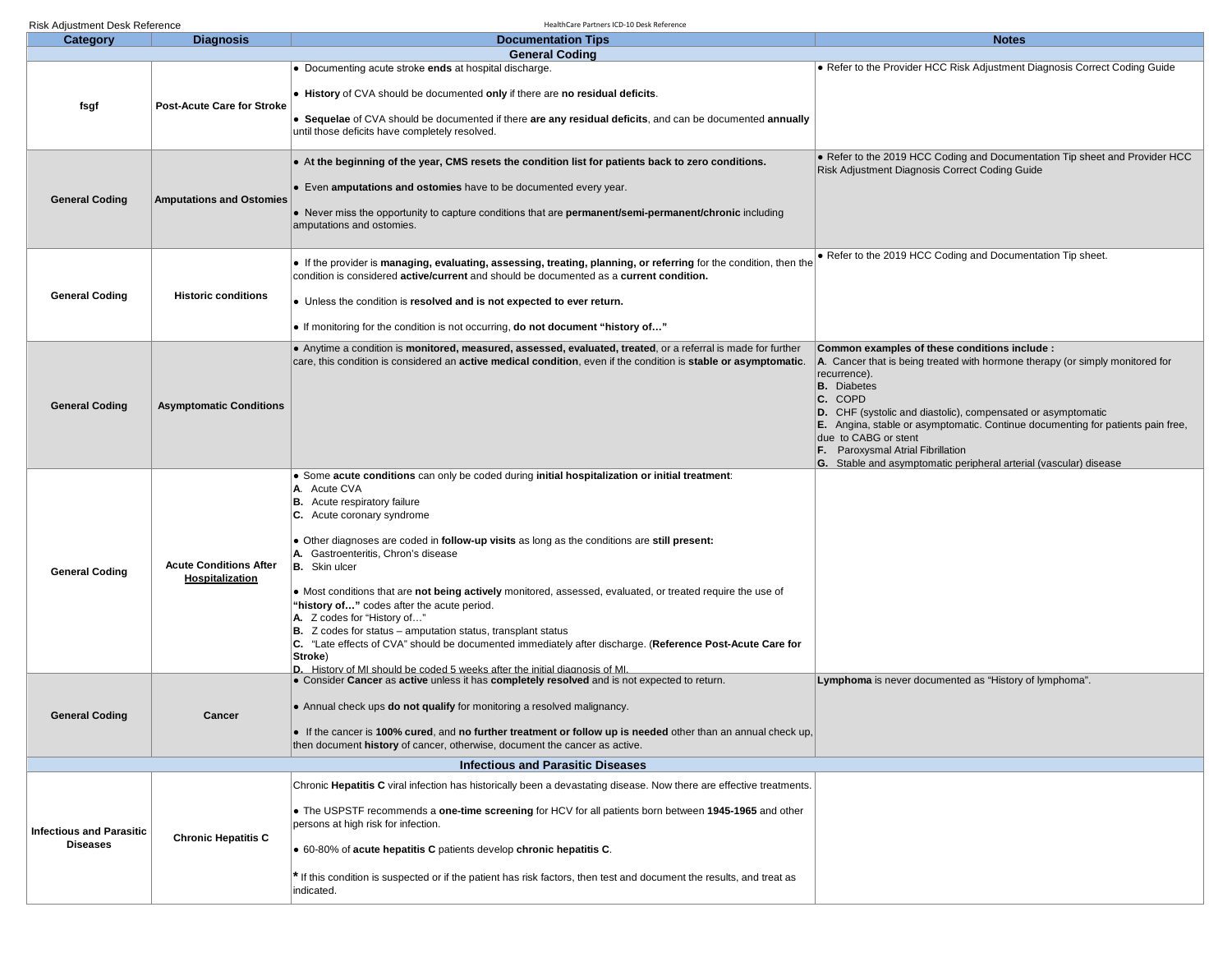| <b>Neoplasms</b><br>• Providers frequently do not have all the information needed to make a final diagnosis for Neoplasms.<br>Consequently, an "unspecified" condition is reported while awaiting additional information.<br>• "Neoplasm of uncertain behavior" is frequently used to document and describe a mass that is awaiting<br>confirmatory biopsy results. This is an interim diagnosis not intended as a final diagnostic code, unless that is<br><b>Neoplasms</b><br><b>Neoplasms</b><br>the final biopsy result (rare).<br>. Neoplasm of uncertain behavior, unspecified should be used based on pathology or histology report<br>stating behavior is uncertain or unpredictable and not used for an unknown neoplasm while pending confirmation.<br>• Metastatic Cancer is a condition that requires specialty care provided by an oncologist.<br><b>Metastatic Cancer</b><br><b>Neoplasms</b><br>• The medical record should have the primary site of malignancy well documented as well as the sites of the<br>metastasis. Both are absolutely necessary for care considerations.<br>• Consider Cancer as active unless it has completely resolved and is not expected to return.<br>Lymphoma is never documented as "History of lymphoma".<br>• Annual check ups <b>do not qualify</b> for monitoring a resolved malignancy.<br><b>Neoplasms</b><br>Cancer<br>• If the cancer is 100% cured, and no further treatment or follow up is needed other than an annual check up,<br>then document history of cancer, otherwise, document the cancer as active.<br><b>Blood and Blood-Forming Organs</b><br>• Senile Purpura is common in patients over 65.<br>• These lesions are seen more frequently in patients taking anticoagulants,<br>antiplatelet agents, or corticosteroids.<br><b>Blood and Blood-</b><br><b>Senile Purpura</b><br>• The discoloration usually lasts 1-3 weeks, and does not undergo usual color<br>• These lesions or "spots" are commonly referred to as solar, actinic, or Bateman purpura. They appear on sun-<br><b>Forming Organs</b><br>stages of normal bruise. However, residual hyperpigmentation may persist.<br>damaged skin forearms, dorsal hands and are due to minor trauma causing ruptured blood vessels with<br>extravasation of blood into the dermis.<br>• Secondary Hypercoagulable states can predispose to deep vein thrombosis.<br>• Being aware of these factors can help clinicians quide therapy to avoid these<br><b>Blood and Blood-</b><br>Secondary<br>deleterious health consequences.<br>• Conditions like antiphospholipid antibody syndrome, lupus, malignancy, and atrial fibrillation, medications,<br><b>Hypercoagulable State</b><br><b>Forming Organs</b><br>prolonged immobility can all predispose to developing inappropriate intravascular blood clots.<br>. Thrombophilia is a hypercoaguable state and should be noted as such in the medical record.<br><b>Blood and Blood-</b> |  |
|----------------------------------------------------------------------------------------------------------------------------------------------------------------------------------------------------------------------------------------------------------------------------------------------------------------------------------------------------------------------------------------------------------------------------------------------------------------------------------------------------------------------------------------------------------------------------------------------------------------------------------------------------------------------------------------------------------------------------------------------------------------------------------------------------------------------------------------------------------------------------------------------------------------------------------------------------------------------------------------------------------------------------------------------------------------------------------------------------------------------------------------------------------------------------------------------------------------------------------------------------------------------------------------------------------------------------------------------------------------------------------------------------------------------------------------------------------------------------------------------------------------------------------------------------------------------------------------------------------------------------------------------------------------------------------------------------------------------------------------------------------------------------------------------------------------------------------------------------------------------------------------------------------------------------------------------------------------------------------------------------------------------------------------------------------------------------------------------------------------------------------------------------------------------------------------------------------------------------------------------------------------------------------------------------------------------------------------------------------------------------------------------------------------------------------------------------------------------------------------------------------------------------------------------------------------------------------------------------------------------------------------------------------------------------------------------------------------------------------------------------------------------------------------------------------------------------------------------------------------------------------------------------------------------------------------------------------------------|--|
|                                                                                                                                                                                                                                                                                                                                                                                                                                                                                                                                                                                                                                                                                                                                                                                                                                                                                                                                                                                                                                                                                                                                                                                                                                                                                                                                                                                                                                                                                                                                                                                                                                                                                                                                                                                                                                                                                                                                                                                                                                                                                                                                                                                                                                                                                                                                                                                                                                                                                                                                                                                                                                                                                                                                                                                                                                                                                                                                                                      |  |
|                                                                                                                                                                                                                                                                                                                                                                                                                                                                                                                                                                                                                                                                                                                                                                                                                                                                                                                                                                                                                                                                                                                                                                                                                                                                                                                                                                                                                                                                                                                                                                                                                                                                                                                                                                                                                                                                                                                                                                                                                                                                                                                                                                                                                                                                                                                                                                                                                                                                                                                                                                                                                                                                                                                                                                                                                                                                                                                                                                      |  |
|                                                                                                                                                                                                                                                                                                                                                                                                                                                                                                                                                                                                                                                                                                                                                                                                                                                                                                                                                                                                                                                                                                                                                                                                                                                                                                                                                                                                                                                                                                                                                                                                                                                                                                                                                                                                                                                                                                                                                                                                                                                                                                                                                                                                                                                                                                                                                                                                                                                                                                                                                                                                                                                                                                                                                                                                                                                                                                                                                                      |  |
|                                                                                                                                                                                                                                                                                                                                                                                                                                                                                                                                                                                                                                                                                                                                                                                                                                                                                                                                                                                                                                                                                                                                                                                                                                                                                                                                                                                                                                                                                                                                                                                                                                                                                                                                                                                                                                                                                                                                                                                                                                                                                                                                                                                                                                                                                                                                                                                                                                                                                                                                                                                                                                                                                                                                                                                                                                                                                                                                                                      |  |
|                                                                                                                                                                                                                                                                                                                                                                                                                                                                                                                                                                                                                                                                                                                                                                                                                                                                                                                                                                                                                                                                                                                                                                                                                                                                                                                                                                                                                                                                                                                                                                                                                                                                                                                                                                                                                                                                                                                                                                                                                                                                                                                                                                                                                                                                                                                                                                                                                                                                                                                                                                                                                                                                                                                                                                                                                                                                                                                                                                      |  |
|                                                                                                                                                                                                                                                                                                                                                                                                                                                                                                                                                                                                                                                                                                                                                                                                                                                                                                                                                                                                                                                                                                                                                                                                                                                                                                                                                                                                                                                                                                                                                                                                                                                                                                                                                                                                                                                                                                                                                                                                                                                                                                                                                                                                                                                                                                                                                                                                                                                                                                                                                                                                                                                                                                                                                                                                                                                                                                                                                                      |  |
|                                                                                                                                                                                                                                                                                                                                                                                                                                                                                                                                                                                                                                                                                                                                                                                                                                                                                                                                                                                                                                                                                                                                                                                                                                                                                                                                                                                                                                                                                                                                                                                                                                                                                                                                                                                                                                                                                                                                                                                                                                                                                                                                                                                                                                                                                                                                                                                                                                                                                                                                                                                                                                                                                                                                                                                                                                                                                                                                                                      |  |
|                                                                                                                                                                                                                                                                                                                                                                                                                                                                                                                                                                                                                                                                                                                                                                                                                                                                                                                                                                                                                                                                                                                                                                                                                                                                                                                                                                                                                                                                                                                                                                                                                                                                                                                                                                                                                                                                                                                                                                                                                                                                                                                                                                                                                                                                                                                                                                                                                                                                                                                                                                                                                                                                                                                                                                                                                                                                                                                                                                      |  |
|                                                                                                                                                                                                                                                                                                                                                                                                                                                                                                                                                                                                                                                                                                                                                                                                                                                                                                                                                                                                                                                                                                                                                                                                                                                                                                                                                                                                                                                                                                                                                                                                                                                                                                                                                                                                                                                                                                                                                                                                                                                                                                                                                                                                                                                                                                                                                                                                                                                                                                                                                                                                                                                                                                                                                                                                                                                                                                                                                                      |  |
| Thrombophilia<br><b>Forming Organs</b>                                                                                                                                                                                                                                                                                                                                                                                                                                                                                                                                                                                                                                                                                                                                                                                                                                                                                                                                                                                                                                                                                                                                                                                                                                                                                                                                                                                                                                                                                                                                                                                                                                                                                                                                                                                                                                                                                                                                                                                                                                                                                                                                                                                                                                                                                                                                                                                                                                                                                                                                                                                                                                                                                                                                                                                                                                                                                                                               |  |
| <b>Endocrine. Nutritional and Metabolic Diseases</b>                                                                                                                                                                                                                                                                                                                                                                                                                                                                                                                                                                                                                                                                                                                                                                                                                                                                                                                                                                                                                                                                                                                                                                                                                                                                                                                                                                                                                                                                                                                                                                                                                                                                                                                                                                                                                                                                                                                                                                                                                                                                                                                                                                                                                                                                                                                                                                                                                                                                                                                                                                                                                                                                                                                                                                                                                                                                                                                 |  |
| • Provider should indicate clearly if diabetes is complicated or uncomplicated (it is almost always complicated).<br>• Typical complications of diabetes:<br>A. Nephropathy<br><b>B.</b> Retinopathy<br>C. Neuropathy<br><b>Endocrine, Nutritional</b><br><b>Diabetes</b><br>Conditions that are complications of diabetes should be described in the note.<br>and Metabolic Diseases<br>•Diabetes with any of these other complications would be documented as "diabetes with other complication."                                                                                                                                                                                                                                                                                                                                                                                                                                                                                                                                                                                                                                                                                                                                                                                                                                                                                                                                                                                                                                                                                                                                                                                                                                                                                                                                                                                                                                                                                                                                                                                                                                                                                                                                                                                                                                                                                                                                                                                                                                                                                                                                                                                                                                                                                                                                                                                                                                                                  |  |
| A. Hypertension<br><b>B.</b> Hyperlipidemia<br>C. Obesity<br>D. Hyperglycemia/hyperosmolarity.<br>. Documenting diabetes with complications requires using terms that specify diabetes as the cause of the<br>complication (linkage terms), like "diabetic" or "secondary to diabetes."<br>. Diabetes with complications may require two codes: first the code for the diabetes, then the complication code.<br><b>Endocrine, Nutritional</b><br>Diabetes with<br><b>Complications</b><br>and Metabolic Diseases<br>• Documentation should always include Z-Codes to designate patients using <i>insulin</i> or a family history of<br>diabetes.                                                                                                                                                                                                                                                                                                                                                                                                                                                                                                                                                                                                                                                                                                                                                                                                                                                                                                                                                                                                                                                                                                                                                                                                                                                                                                                                                                                                                                                                                                                                                                                                                                                                                                                                                                                                                                                                                                                                                                                                                                                                                                                                                                                                                                                                                                                     |  |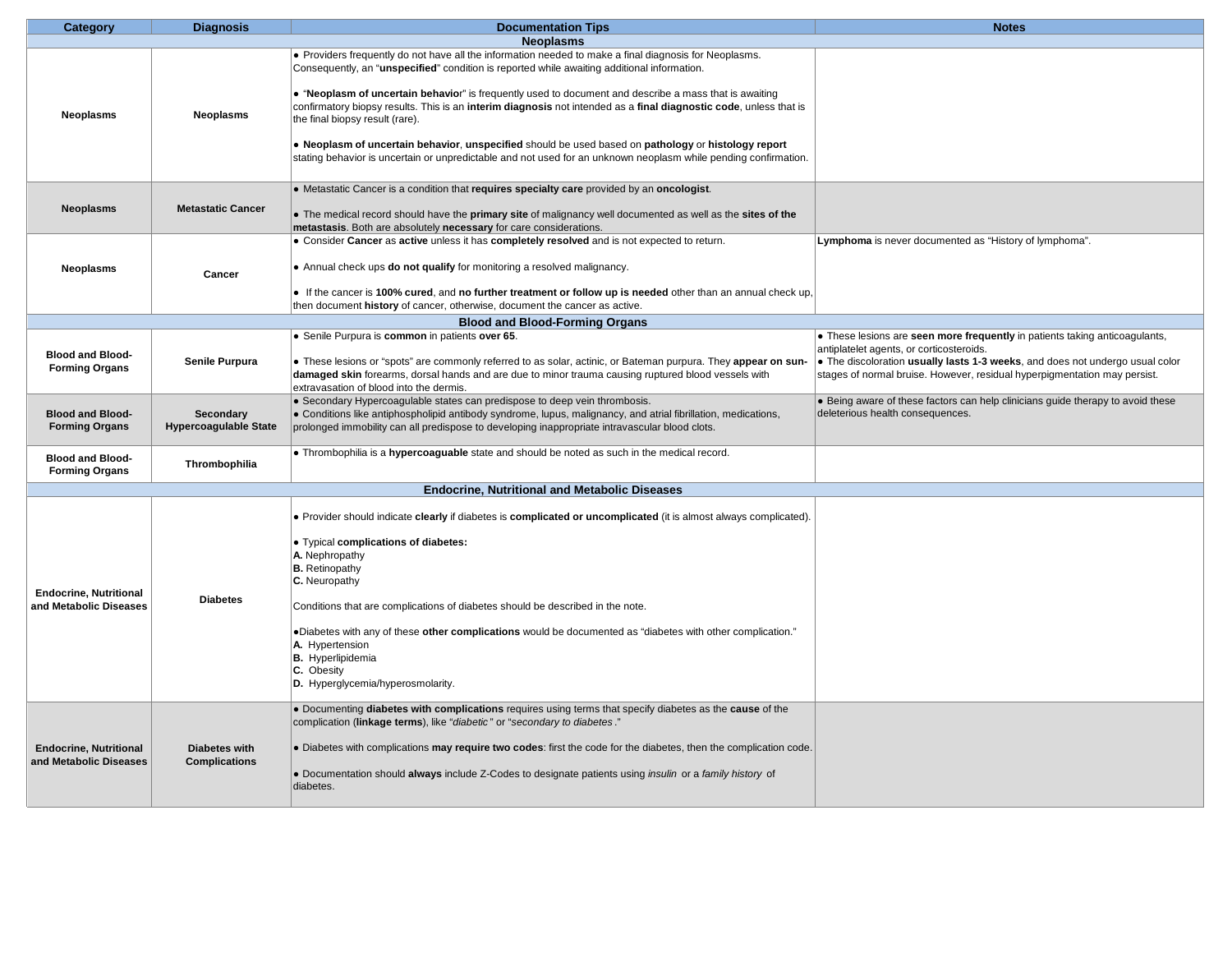| Category                                                | <b>Diagnosis</b>                       | <b>Documentation Tips</b>                                                                                                                                                                                                  | <b>Notes</b>                                                                                                                                                             |
|---------------------------------------------------------|----------------------------------------|----------------------------------------------------------------------------------------------------------------------------------------------------------------------------------------------------------------------------|--------------------------------------------------------------------------------------------------------------------------------------------------------------------------|
|                                                         |                                        | • Diabetes is the most common cause of non-congenital vision loss in the United States.                                                                                                                                    | . The American Diabetic Association recommends all diabetics undergo an                                                                                                  |
| <b>Endocrine, Nutritional</b>                           |                                        | • There are many Ocular Complications of Diabetes including:                                                                                                                                                               | annual comprehensive eye exam by an ophthalmologist or optometrist, including a<br>dilated retinal examination.                                                          |
|                                                         |                                        | A. Cataracts                                                                                                                                                                                                               |                                                                                                                                                                          |
|                                                         | <b>Ocular Complications of</b>         | <b>B.</b> Retinopathy                                                                                                                                                                                                      |                                                                                                                                                                          |
| and Metabolic Diseases                                  | <b>Diabetes</b>                        | C. Macular edema                                                                                                                                                                                                           |                                                                                                                                                                          |
|                                                         |                                        | • Cataracts are a common finding and have many etiologies. It is important to document and/or to begin                                                                                                                     |                                                                                                                                                                          |
|                                                         |                                        | treatment for diabetes mellitus with a diabetic cataract every time these conditions are observed in clinic.                                                                                                               |                                                                                                                                                                          |
|                                                         |                                        |                                                                                                                                                                                                                            |                                                                                                                                                                          |
|                                                         |                                        | • The diagnosis of Type 2 Diabetes Mellitus with Other Specified Complication is used to document care for<br>patients with complications of diabetes other than those related to diabetes associated with ophthalmologic, |                                                                                                                                                                          |
|                                                         |                                        | neurologic, renal, or vascular processes.                                                                                                                                                                                  |                                                                                                                                                                          |
|                                                         |                                        |                                                                                                                                                                                                                            |                                                                                                                                                                          |
| <b>Endocrine, Nutritional</b>                           | <b>Type 2 Diabetes Mellitus</b>        | . Some other manifestations may include but are not limited to:<br>A. Hypertension                                                                                                                                         |                                                                                                                                                                          |
| and Metabolic Diseases                                  | with Other Specified                   | <b>B.</b> Obesity                                                                                                                                                                                                          |                                                                                                                                                                          |
|                                                         | Complication                           | C. Hyperlipidemia                                                                                                                                                                                                          |                                                                                                                                                                          |
|                                                         |                                        | D. Coronary Disease                                                                                                                                                                                                        |                                                                                                                                                                          |
|                                                         |                                        | E. Hypoglycemia<br><b>F.</b> Muscular findings including Dupuytren's Contracture                                                                                                                                           |                                                                                                                                                                          |
|                                                         |                                        | G. Skin and nail findings including onychomycosis                                                                                                                                                                          |                                                                                                                                                                          |
|                                                         |                                        | • Documentation / Linking / Coding Tip                                                                                                                                                                                     |                                                                                                                                                                          |
| <b>Endocrine, Nutritional</b>                           | <b>Diabetes with</b>                   |                                                                                                                                                                                                                            |                                                                                                                                                                          |
| and Metabolic Diseases                                  | Cardiovascular<br><b>Complications</b> | A. Clearly link the diabetes and the circulatory complication.<br>B. Document an assessment and plan for both the diabetes and the complication                                                                            | Refer to the 2019 HCC Coding and Documentation Tip sheet.                                                                                                                |
|                                                         |                                        | C. If you are coding, be sure to use the correct ICD-10-CM code                                                                                                                                                            |                                                                                                                                                                          |
|                                                         |                                        | . Documentation of the long-term (current) use of insulin demonstrates the increased complexity of patients                                                                                                                | • CMS recognizes that when introducing, managing, or adjusting insulin for the                                                                                           |
| <b>Endocrine, Nutritional</b><br>and Metabolic Diseases | <b>Insulin</b>                         | who require this medication, with its associated support mechanisms and team.                                                                                                                                              | chronic management of diabetes, additional time and care must be attributed to<br>ensure the understanding, compliance, and most of all, the safety of diabetic          |
|                                                         |                                        |                                                                                                                                                                                                                            | patients.                                                                                                                                                                |
|                                                         |                                        | • Obesity due to excess calorie intake should be diagnosed. If the obesity is due to excess calorie consumption                                                                                                            |                                                                                                                                                                          |
| <b>Endocrine, Nutritional</b>                           | <b>Obesity</b>                         | or decreased calorie expenditure.                                                                                                                                                                                          |                                                                                                                                                                          |
| and Metabolic Diseases                                  |                                        | • Avoid simply writing "obesity" as this diagnosis is not clinically accurate and maps to a code that does not risk                                                                                                        |                                                                                                                                                                          |
|                                                         |                                        | adjust.                                                                                                                                                                                                                    |                                                                                                                                                                          |
|                                                         |                                        | • Morbid Obesity refers to patients with a BMI (body mass index) value of ≥40 or ≥35 with an obesity related                                                                                                               | • Many providers are reluctant to document obesity as "morbid" or "severe" due                                                                                           |
|                                                         |                                        | complication including: DM, HLP, HTN, sleep apnea, CAD, or other PAD/PVD (NIH NHLBI Obesity Education<br>Initiative).                                                                                                      | to a desire not to offend patients. Yet, patients need to accurately understand their<br>conditions, and providers need to be appropriately reimbursed for the care they |
|                                                         |                                        |                                                                                                                                                                                                                            | provide.                                                                                                                                                                 |
| <b>Endocrine, Nutritional</b><br>and Metabolic Diseases | <b>Morbid Obesity</b>                  | • Overweight and obesity are defined as abnormal or excessive fat accumulation that may impair health.                                                                                                                     |                                                                                                                                                                          |
|                                                         |                                        | • Documenting "morbid obesity" is not adequate. Providers should be as specific as possible and document the                                                                                                               | • In extreme cases, especially when medical treatment is not sought, morbid<br>obesity can lead to pulmonary hypertension, right-sided heart failure, and ultimately     |
|                                                         |                                        | etiology.                                                                                                                                                                                                                  | death.                                                                                                                                                                   |
|                                                         |                                        |                                                                                                                                                                                                                            |                                                                                                                                                                          |
|                                                         |                                        | ● Hyperparathyroidism is a condition that results in <b>abnormal electrolyte levels</b> that are frequently noted on                                                                                                       | <b>National Kidney Foundation Guidelines:</b>                                                                                                                            |
|                                                         |                                        | screening labs. While the type of hyperparathyroidism may require specialist assistance (endocrinology or<br>nephrology), the diagnosis should be documented.                                                              | • Check CKD 3, 4 and 5 patients for PTH, calcium and phosphorus1<br>A. CKD 3 - every 12 months                                                                           |
|                                                         |                                        | • Secondary hyperparathyroidism is commonly noted with CKD and should be properly diagnosed so disease-                                                                                                                    | B. CKD 4 - every 3 months                                                                                                                                                |
| <b>Endocrine, Nutritional</b><br>and Metabolic Diseases | Hyperparathyroidism                    | modifying agents can be initiated.                                                                                                                                                                                         | C. CKD 5 - every month                                                                                                                                                   |
|                                                         |                                        |                                                                                                                                                                                                                            | •1KDIGO "Clinical Practice Guidelines for Bone Metabolism and Disease in Chronic                                                                                         |
|                                                         |                                        |                                                                                                                                                                                                                            | Kidney Disease" recommends testing for bone disease and disorders of calcium                                                                                             |
|                                                         |                                        |                                                                                                                                                                                                                            | and phosphorus                                                                                                                                                           |
|                                                         |                                        | . Hyperhomocystine levels can be associated with poor health outcomes. Document this condition in the                                                                                                                      |                                                                                                                                                                          |
| <b>Endocrine, Nutritional</b><br>and Metabolic Diseases | Hyperhomocysteinemia                   | medical record if noted.                                                                                                                                                                                                   |                                                                                                                                                                          |
|                                                         |                                        |                                                                                                                                                                                                                            |                                                                                                                                                                          |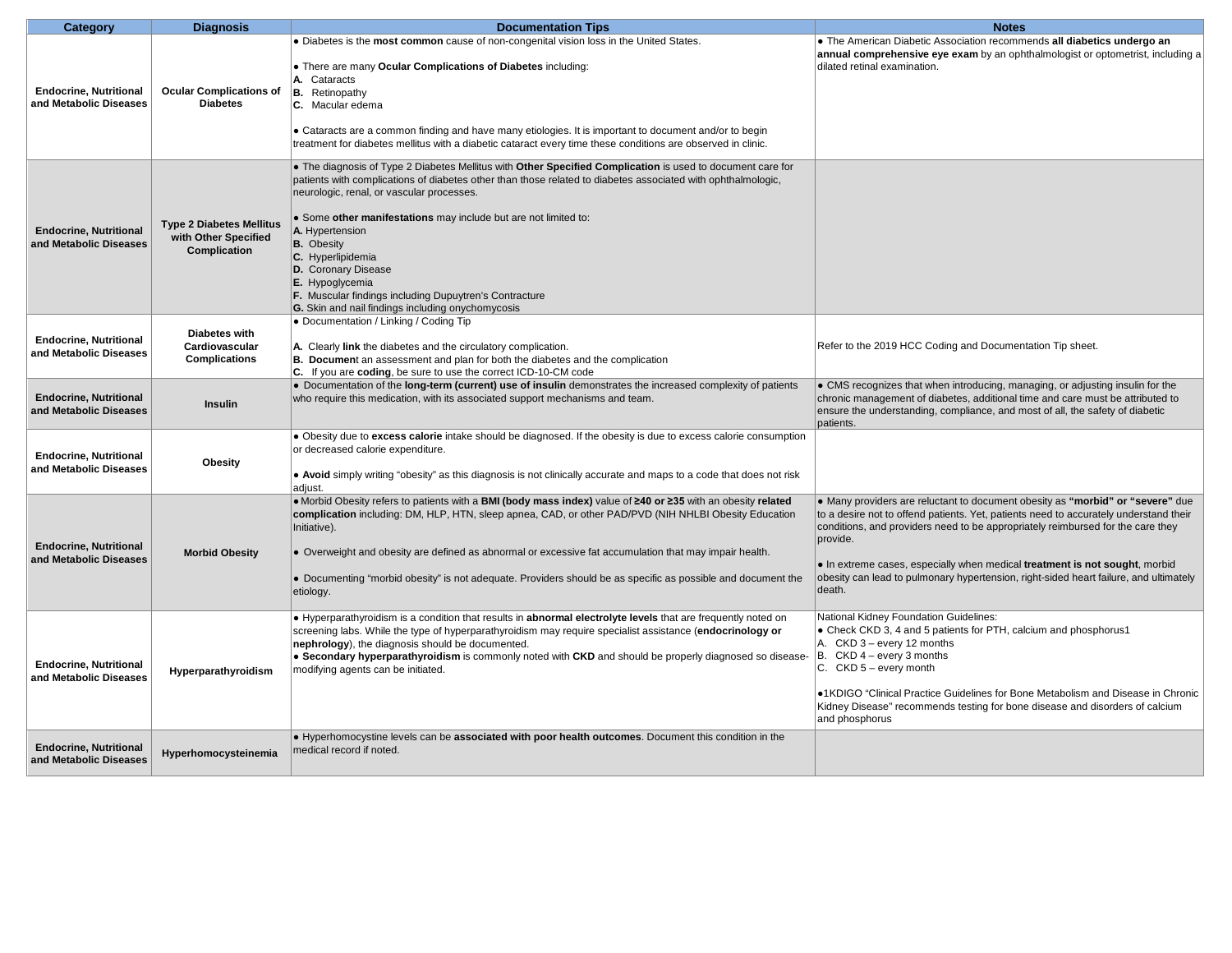| Mental, Behavioral and Neurodevelopmental Disorders<br>• Do not routinely document "depression", as this one-word diagnosis refers to a code that does not risk adjust<br>$\bullet$ Use a (PHQ) – 2 or 9 and medication history as a documentation status.<br>and is most likely clinically inaccurate.<br>• Refer to our Behavioral Health Screening Tools Pocket Reference. These tools<br>• Be specific with the depression diagnosis, and do not use the word "unspecified" if there is documentation in<br>can be found in HealthCare Partner's website.<br>Mental, Behavioral and<br>the note indicating what type of depression is truly present (use a PHQ2/9 and medication history as<br>Neurodevelopmental<br>Depression<br><b>Disorders</b><br>documentation of status).<br>• Document whether the major depressive disorder or is "mild/moderate/severe",<br>"complicated/uncomplicated", and "with or without psychosis."<br>• Appropriate documentation of major depressive disorder requires that:<br>• The Patient Health Questionnaire ( $PHQ$ ) – 2 or 9 are instruments for screening,<br>diagnosing, monitoring and measuring the severity of depression.<br>A. Duration is specified (single episode vs. recurrent depression)<br>B. Severity is indicated (mild, moderate, or severe)<br>• These questionnaires are diagnostic measures for major depression. They can be<br>C. Presence of any psychotic symptoms are conveyed<br>administered repeatedly - reflecting improvement or worsening of depression in<br>D. Degree of resolution, partial or full remission, be documented.<br>response to treatment.<br><b>Mental, Behavioral and</b><br>Neurodevelopmental<br><b>Major Depressive Disorder</b><br>• The PHQ-2 is just the first two questions of the PHQ-9, and if they are negative, the provider can choose to stop   • Documenting antidepressant medication usage is important as HEDIS measures<br><b>Disorders</b><br>include usage rates at 12 weeks and 6 months for newly diagnosed and treated<br>at that point, as the PHQ-9 will most likely be negative.<br>Medicare and Medicaid patients.<br>• Refer to our Behavioral Health Screening Tools Pocket Reference. These tools<br>can be found in HealthCare Partner's website.<br>. DSM-IV (Diagnostic and Statistical Manual of Mental Disorders) outlined separate diagnostic criteria for alcohol<br>• The CAGE Questionnaire is an effective tool in assessing alcohol abuse and<br>dependence and alcohol abuse.<br>dependence.<br>. The tool is not diagnostic, but is indicative of the existence of alcohol use<br>. DSM-V (Diagnostic and Statistical Manual of Mental Disorders) has combined these two conditions into one<br>disorder. A <b>positive screen</b> must be followed by a clinical assessment to determine<br>diagnosis, Alcohol Use Disorder (AUD).<br>diagnosis.<br>• DSM-V characterizes AUD (Alcohol Use Disorder) as a problematic pattern of alcohol use leading to clinically<br>• Refer to our Behavioral Health Screening Tools Pocket Reference. These tools<br>significant impairment or distress as manifested by multiple <b>psychosocial, behavioral, or physiologic</b> features.<br>can be found in HealthCare Partner's website.<br>and use that has features described by the DSM-V criteria.<br>Mental, Behavioral and<br>• For optimal ICD-10-CM coding, there are other factors that need documented:<br>• DSM-V further breaks down the disorder severity into mild (2-3 symptoms), moderate (4-5 symptoms), and<br><b>Alcohol Use Disorder</b> |  |
|-------------------------------------------------------------------------------------------------------------------------------------------------------------------------------------------------------------------------------------------------------------------------------------------------------------------------------------------------------------------------------------------------------------------------------------------------------------------------------------------------------------------------------------------------------------------------------------------------------------------------------------------------------------------------------------------------------------------------------------------------------------------------------------------------------------------------------------------------------------------------------------------------------------------------------------------------------------------------------------------------------------------------------------------------------------------------------------------------------------------------------------------------------------------------------------------------------------------------------------------------------------------------------------------------------------------------------------------------------------------------------------------------------------------------------------------------------------------------------------------------------------------------------------------------------------------------------------------------------------------------------------------------------------------------------------------------------------------------------------------------------------------------------------------------------------------------------------------------------------------------------------------------------------------------------------------------------------------------------------------------------------------------------------------------------------------------------------------------------------------------------------------------------------------------------------------------------------------------------------------------------------------------------------------------------------------------------------------------------------------------------------------------------------------------------------------------------------------------------------------------------------------------------------------------------------------------------------------------------------------------------------------------------------------------------------------------------------------------------------------------------------------------------------------------------------------------------------------------------------------------------------------------------------------------------------------------------------------------------------------------------------------------------------------------------------------------------------------------------------------------------------------------------------------------------------------------------------------------------------------------------------------------------------------------------------------------------------------------------------------------------------------------------------------------------------------------------------------------------------------------------------------------------------------------------------------------------------------------|--|
|                                                                                                                                                                                                                                                                                                                                                                                                                                                                                                                                                                                                                                                                                                                                                                                                                                                                                                                                                                                                                                                                                                                                                                                                                                                                                                                                                                                                                                                                                                                                                                                                                                                                                                                                                                                                                                                                                                                                                                                                                                                                                                                                                                                                                                                                                                                                                                                                                                                                                                                                                                                                                                                                                                                                                                                                                                                                                                                                                                                                                                                                                                                                                                                                                                                                                                                                                                                                                                                                                                                                                                                                 |  |
|                                                                                                                                                                                                                                                                                                                                                                                                                                                                                                                                                                                                                                                                                                                                                                                                                                                                                                                                                                                                                                                                                                                                                                                                                                                                                                                                                                                                                                                                                                                                                                                                                                                                                                                                                                                                                                                                                                                                                                                                                                                                                                                                                                                                                                                                                                                                                                                                                                                                                                                                                                                                                                                                                                                                                                                                                                                                                                                                                                                                                                                                                                                                                                                                                                                                                                                                                                                                                                                                                                                                                                                                 |  |
|                                                                                                                                                                                                                                                                                                                                                                                                                                                                                                                                                                                                                                                                                                                                                                                                                                                                                                                                                                                                                                                                                                                                                                                                                                                                                                                                                                                                                                                                                                                                                                                                                                                                                                                                                                                                                                                                                                                                                                                                                                                                                                                                                                                                                                                                                                                                                                                                                                                                                                                                                                                                                                                                                                                                                                                                                                                                                                                                                                                                                                                                                                                                                                                                                                                                                                                                                                                                                                                                                                                                                                                                 |  |
|                                                                                                                                                                                                                                                                                                                                                                                                                                                                                                                                                                                                                                                                                                                                                                                                                                                                                                                                                                                                                                                                                                                                                                                                                                                                                                                                                                                                                                                                                                                                                                                                                                                                                                                                                                                                                                                                                                                                                                                                                                                                                                                                                                                                                                                                                                                                                                                                                                                                                                                                                                                                                                                                                                                                                                                                                                                                                                                                                                                                                                                                                                                                                                                                                                                                                                                                                                                                                                                                                                                                                                                                 |  |
|                                                                                                                                                                                                                                                                                                                                                                                                                                                                                                                                                                                                                                                                                                                                                                                                                                                                                                                                                                                                                                                                                                                                                                                                                                                                                                                                                                                                                                                                                                                                                                                                                                                                                                                                                                                                                                                                                                                                                                                                                                                                                                                                                                                                                                                                                                                                                                                                                                                                                                                                                                                                                                                                                                                                                                                                                                                                                                                                                                                                                                                                                                                                                                                                                                                                                                                                                                                                                                                                                                                                                                                                 |  |
|                                                                                                                                                                                                                                                                                                                                                                                                                                                                                                                                                                                                                                                                                                                                                                                                                                                                                                                                                                                                                                                                                                                                                                                                                                                                                                                                                                                                                                                                                                                                                                                                                                                                                                                                                                                                                                                                                                                                                                                                                                                                                                                                                                                                                                                                                                                                                                                                                                                                                                                                                                                                                                                                                                                                                                                                                                                                                                                                                                                                                                                                                                                                                                                                                                                                                                                                                                                                                                                                                                                                                                                                 |  |
|                                                                                                                                                                                                                                                                                                                                                                                                                                                                                                                                                                                                                                                                                                                                                                                                                                                                                                                                                                                                                                                                                                                                                                                                                                                                                                                                                                                                                                                                                                                                                                                                                                                                                                                                                                                                                                                                                                                                                                                                                                                                                                                                                                                                                                                                                                                                                                                                                                                                                                                                                                                                                                                                                                                                                                                                                                                                                                                                                                                                                                                                                                                                                                                                                                                                                                                                                                                                                                                                                                                                                                                                 |  |
|                                                                                                                                                                                                                                                                                                                                                                                                                                                                                                                                                                                                                                                                                                                                                                                                                                                                                                                                                                                                                                                                                                                                                                                                                                                                                                                                                                                                                                                                                                                                                                                                                                                                                                                                                                                                                                                                                                                                                                                                                                                                                                                                                                                                                                                                                                                                                                                                                                                                                                                                                                                                                                                                                                                                                                                                                                                                                                                                                                                                                                                                                                                                                                                                                                                                                                                                                                                                                                                                                                                                                                                                 |  |
|                                                                                                                                                                                                                                                                                                                                                                                                                                                                                                                                                                                                                                                                                                                                                                                                                                                                                                                                                                                                                                                                                                                                                                                                                                                                                                                                                                                                                                                                                                                                                                                                                                                                                                                                                                                                                                                                                                                                                                                                                                                                                                                                                                                                                                                                                                                                                                                                                                                                                                                                                                                                                                                                                                                                                                                                                                                                                                                                                                                                                                                                                                                                                                                                                                                                                                                                                                                                                                                                                                                                                                                                 |  |
|                                                                                                                                                                                                                                                                                                                                                                                                                                                                                                                                                                                                                                                                                                                                                                                                                                                                                                                                                                                                                                                                                                                                                                                                                                                                                                                                                                                                                                                                                                                                                                                                                                                                                                                                                                                                                                                                                                                                                                                                                                                                                                                                                                                                                                                                                                                                                                                                                                                                                                                                                                                                                                                                                                                                                                                                                                                                                                                                                                                                                                                                                                                                                                                                                                                                                                                                                                                                                                                                                                                                                                                                 |  |
| Neurodevelopmental<br>A. Associated intoxication, withdrawal, delirium, or dementia.<br>severe (6 or more of the 11 criteria). It also groups remission into two categories: early remission (3-12 months<br><b>Disorders</b><br>B. Associated psychotic, anxiety or mood disorder.<br>of no symptoms other than cravings), and <b>sustained remission</b> (12 or more months of no symptoms other than<br>C. Associated sexual dysfunction or sleep disorder.<br>cravings).<br>D. Any other unspecified disorders or complications.                                                                                                                                                                                                                                                                                                                                                                                                                                                                                                                                                                                                                                                                                                                                                                                                                                                                                                                                                                                                                                                                                                                                                                                                                                                                                                                                                                                                                                                                                                                                                                                                                                                                                                                                                                                                                                                                                                                                                                                                                                                                                                                                                                                                                                                                                                                                                                                                                                                                                                                                                                                                                                                                                                                                                                                                                                                                                                                                                                                                                                                            |  |
| • For documenting providers, alcohol abuse correlates to mild AUD, and alcohol dependence correlates with<br>moderate and severe AUD.                                                                                                                                                                                                                                                                                                                                                                                                                                                                                                                                                                                                                                                                                                                                                                                                                                                                                                                                                                                                                                                                                                                                                                                                                                                                                                                                                                                                                                                                                                                                                                                                                                                                                                                                                                                                                                                                                                                                                                                                                                                                                                                                                                                                                                                                                                                                                                                                                                                                                                                                                                                                                                                                                                                                                                                                                                                                                                                                                                                                                                                                                                                                                                                                                                                                                                                                                                                                                                                           |  |
| • Alcohol use is any other use that is characterized by:<br>A. Amounts that result in the risk of health consequences.<br>B. Amounts that already resulted in health consequences.<br>C. Meets some of the DSM-V AUD criteria but no diagnosis of abuse or dependence.                                                                                                                                                                                                                                                                                                                                                                                                                                                                                                                                                                                                                                                                                                                                                                                                                                                                                                                                                                                                                                                                                                                                                                                                                                                                                                                                                                                                                                                                                                                                                                                                                                                                                                                                                                                                                                                                                                                                                                                                                                                                                                                                                                                                                                                                                                                                                                                                                                                                                                                                                                                                                                                                                                                                                                                                                                                                                                                                                                                                                                                                                                                                                                                                                                                                                                                          |  |
| . A manic episode that emerges during antidepressant treatment, but persists at a fully syndromal level beyond   The Mood Disorder Questionnaire (MDQ) is an effective screening tool for<br>the physiological effect of that treatment is sufficient evidence for a manic episode and, therefore, a bipolar I<br>bipolar disorder. It is <b>not diagnostic</b> , but indicative of bipolar disorder. A positive                                                                                                                                                                                                                                                                                                                                                                                                                                                                                                                                                                                                                                                                                                                                                                                                                                                                                                                                                                                                                                                                                                                                                                                                                                                                                                                                                                                                                                                                                                                                                                                                                                                                                                                                                                                                                                                                                                                                                                                                                                                                                                                                                                                                                                                                                                                                                                                                                                                                                                                                                                                                                                                                                                                                                                                                                                                                                                                                                                                                                                                                                                                                                                                |  |
| screen must be followed by a clinical assessment to determine diagnosis.<br>diagnosis.<br>• A distinct period of abnormally and persistently elevated, expansive or <b>irritable mood</b> and abnormally and<br>persistently increased goal-directed activity or energy, lasting at least one week and present most of the day,<br>nearly every day.                                                                                                                                                                                                                                                                                                                                                                                                                                                                                                                                                                                                                                                                                                                                                                                                                                                                                                                                                                                                                                                                                                                                                                                                                                                                                                                                                                                                                                                                                                                                                                                                                                                                                                                                                                                                                                                                                                                                                                                                                                                                                                                                                                                                                                                                                                                                                                                                                                                                                                                                                                                                                                                                                                                                                                                                                                                                                                                                                                                                                                                                                                                                                                                                                                            |  |
| . During the period of mood disturbance and increased energy or activity, three (or more) of the following<br>symptoms (four if the mood is only irritable) are present to a significant degree and represent a noticeable change<br><b>Mental, Behavioral and</b><br>from usual behavior:<br><b>Bipolar I Disorder, manic</b><br>Neurodevelopmental<br>A. Inflated self-esteem or grandiosity.<br>episode<br><b>Disorders</b><br>B. Decreased need for sleep.<br>C. More talkative than usual or pressure to keep talking.<br>D. Flight of ideas or subjective experience that thoughts are racing.<br>E. Distractibility, as reported or observed.<br>F. Increase in goal-directed activity (socially, at work or school, or sexually) or psychomotor agitation.<br>G. Excessive involvement in activities that have high potential for painful consequences.<br>H. The mood disturbance is sufficiently severe to cause marked impairment in social or occupational<br>functioning or to necessitate hospitalization to prevent harm to self or others, or there are psychotic features.<br>I. The episode is not attributable to the physiological effects of a substance or to another medical condition.                                                                                                                                                                                                                                                                                                                                                                                                                                                                                                                                                                                                                                                                                                                                                                                                                                                                                                                                                                                                                                                                                                                                                                                                                                                                                                                                                                                                                                                                                                                                                                                                                                                                                                                                                                                                                                                                                                                                                                                                                                                                                                                                                                                                                                                                                                                                                                                  |  |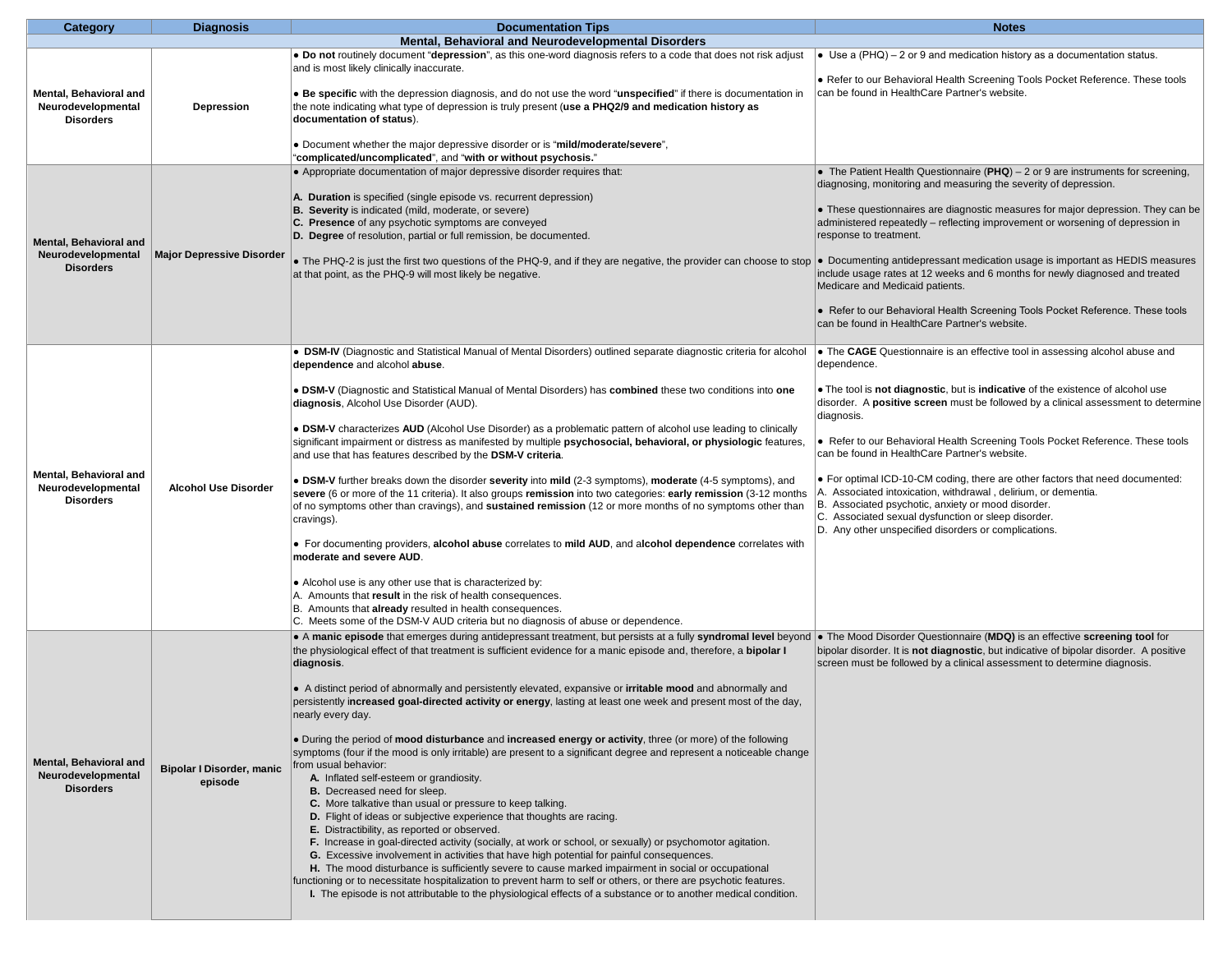| Category                                                                | <b>Diagnosis</b>                  | <b>Documentation Tips</b>                                                                                                                                                                                                                                                                                                                                                                                                                                                                                                                                                                                                                                                                                                                                                                                                                       | <b>Notes</b>                                                                                                                                                                                                                                                                                                                                                                                                                                                                                                                                    |
|-------------------------------------------------------------------------|-----------------------------------|-------------------------------------------------------------------------------------------------------------------------------------------------------------------------------------------------------------------------------------------------------------------------------------------------------------------------------------------------------------------------------------------------------------------------------------------------------------------------------------------------------------------------------------------------------------------------------------------------------------------------------------------------------------------------------------------------------------------------------------------------------------------------------------------------------------------------------------------------|-------------------------------------------------------------------------------------------------------------------------------------------------------------------------------------------------------------------------------------------------------------------------------------------------------------------------------------------------------------------------------------------------------------------------------------------------------------------------------------------------------------------------------------------------|
| <b>Mental, Behavioral and</b><br>Neurodevelopmental<br><b>Disorders</b> | Schizophrenia                     | DSM-V diagnostic criteria for Schizophrenia requires:<br>• Two or more of the following are to be present for a significant portion of time during a one-month period. At<br>least one of these must be (a), (b), or (c):<br>A. Delusions<br><b>B.</b> Hallucinations<br>C. Disorganized speech<br>D. Grossly disorganized or catatonic behavior<br><b>E.</b> Negative symptoms<br>• Continuous signs of the disturbance persist for at least six months. This six month period must include at<br>least one month of symptoms that meet Criterion A and may include periods of prodromal or residual symptoms.<br>• Schizoaffective disorder and depressive or bipolar disorder with psychotic features have been ruled out.<br>• The disturbance is not attributable to the psychological effects of a substance or another medical condition |                                                                                                                                                                                                                                                                                                                                                                                                                                                                                                                                                 |
|                                                                         |                                   | <b>Circulatory and Cardiovascular System</b>                                                                                                                                                                                                                                                                                                                                                                                                                                                                                                                                                                                                                                                                                                                                                                                                    |                                                                                                                                                                                                                                                                                                                                                                                                                                                                                                                                                 |
| <b>Circulatory and</b><br><b>Cardiovascular System</b>                  | <b>Diastolic Dysfunction CHF</b>  | • Documenting every grade of CHF, even grade 1, is appropriate under CMS guidelines.<br>• The American Heart Association and the American College of Cardiology have recommended that all types<br>and stages of CHF be documented as clinically relevant and treated, including grade 1 diastolic dysfunction.                                                                                                                                                                                                                                                                                                                                                                                                                                                                                                                                 |                                                                                                                                                                                                                                                                                                                                                                                                                                                                                                                                                 |
| <b>Circulatory and</b><br><b>Cardiovascular System</b>                  | <b>Myocardial Infarction</b>      | Acute MI (Myocardial Infarction) can be coded for up to four weeks after discharge. The provider should<br>always be as specific with the site of the MI when coding the acute condition (Myocardial Infarction, LAD, without<br>heart failure).<br>• A provider should code old MI (Myocardial Infarction) four weeks after discharge.<br>. Both STEMI and NSTEMI can be coded as old MI after resolution.                                                                                                                                                                                                                                                                                                                                                                                                                                     |                                                                                                                                                                                                                                                                                                                                                                                                                                                                                                                                                 |
| Circulatory and<br><b>Cardiovascular System</b>                         | <b>Hypertensive Heart Disease</b> | ● Hypertensive Heart Disease is a non-specific diagnosis used to describe cardiac conditions associated with<br>hypertension. These included CAD, LVH, and CAD.<br>• ICD-10-CM requires that clinicians document the following:<br>A. The status and type of any heart failure present<br>B. The stage of any chronic kidney disease present. It is necessary to document the type of CHF and CKD in<br>separate diagnoses/codes as well.                                                                                                                                                                                                                                                                                                                                                                                                       | • Accurate, specific, and complete documentation of hypertensive heart disease<br>is important for providers and patients, as thorough documentation should trigger<br>measurement of quality measures associated with improved outcomes.<br>• The quality measures related to this condition include documentation of controlling<br>blood pressure, the annual measurement of potassium and creatinine levels for<br>patients on ACEs, ARBs, or diuretics. These may be used to assess a clinician's<br>quality of care.                      |
| <b>Circulatory and</b><br><b>Cardiovascular System</b>                  | <b>Disease</b>                    | . Peripheral Arterial/Vascular Disease assessment by measurement of the ankle-brachial index (ABI) is<br>reasonable if peripheral arterial disease (PAD), also known as peripheral vascular disease (PVD), is suspected.<br><b>Peripheral Arterial/Vascular</b> $\bullet$ ABI Interpretation: $\leq 0.90$ – Abnormal and diagnostic for PAD2.<br>• Atherosclerotic vascular disease is a chronic, progressive disease that should be referred to as current or<br>known PAD/PVD, not history of PAD/PVD3.                                                                                                                                                                                                                                                                                                                                       | • Although, the majority of patients with PAD will not have symptoms, clinical<br>reasons to suspect PAD include claudication, a non-healing ulcer, skin changes<br>including hair loss over the lower legs, diabetes, hypertension, history of smoking,<br>and age $>70$ .                                                                                                                                                                                                                                                                     |
| <b>Circulatory and</b><br><b>Cardiovascular System</b>                  | <b>Heart Failure</b>              | • ICD-10 requires providers address the following:<br>A. Etiology of the Heart Failure<br>B. Whether the Heart Failure is systolic, diastolic, or combined systolic and diastolic<br>C. Chronicity (acute, chronic, or acute on chronic).<br>. Treatment should start as soon as HF is accurately diagnosed, and associated symptoms including HTN, DM,<br>Afib, pulmonary hypertension and obesity should be assessed and treated.                                                                                                                                                                                                                                                                                                                                                                                                             | • Heart Failure (HF) is a condition that can result from any functional or structural<br>cardiovascular disorder that results in inadequate systemic perfusion, not meeting<br>the metabolic demands of the body. The diagnosis is usually suspected clinically,<br>and confirmed with an echocardiogram. Systolic and/or diastolic HF may be<br>identified.<br>• Accurate, specific, and complete documentation of HF is important because<br>thorough documentation should trigger quality measurements associated with<br>improved outcomes. |
| <b>Circulatory and</b><br><b>Cardiovascular System</b>                  | <b>Angina Pectoris</b>            | • Angina Pectoris can be difficult to diagnose and requires clinical suspicion and diagnostic testing for<br>evidence of ischemic heart disease. Yes, angina pectoris can be characterized by chest pain, but it is so much<br>more as chest pain is a non-specific symptom.<br>• If a provider suspects a cardiac diagnosis, then the studies should be obtained and the diagnosis of angina<br>pectoris made if the pain has a cardiac etiology.                                                                                                                                                                                                                                                                                                                                                                                              |                                                                                                                                                                                                                                                                                                                                                                                                                                                                                                                                                 |
| <b>Circulatory and</b><br><b>Cardiovascular System</b>                  | <b>Aortic Ectasia</b>             | Aortic Ectasia is a common finding associated with hypertension and aging and often noted with an aortic rood<br>dilatation. It is not an aneurysm, but should still be documented given the associated possible complications.                                                                                                                                                                                                                                                                                                                                                                                                                                                                                                                                                                                                                 |                                                                                                                                                                                                                                                                                                                                                                                                                                                                                                                                                 |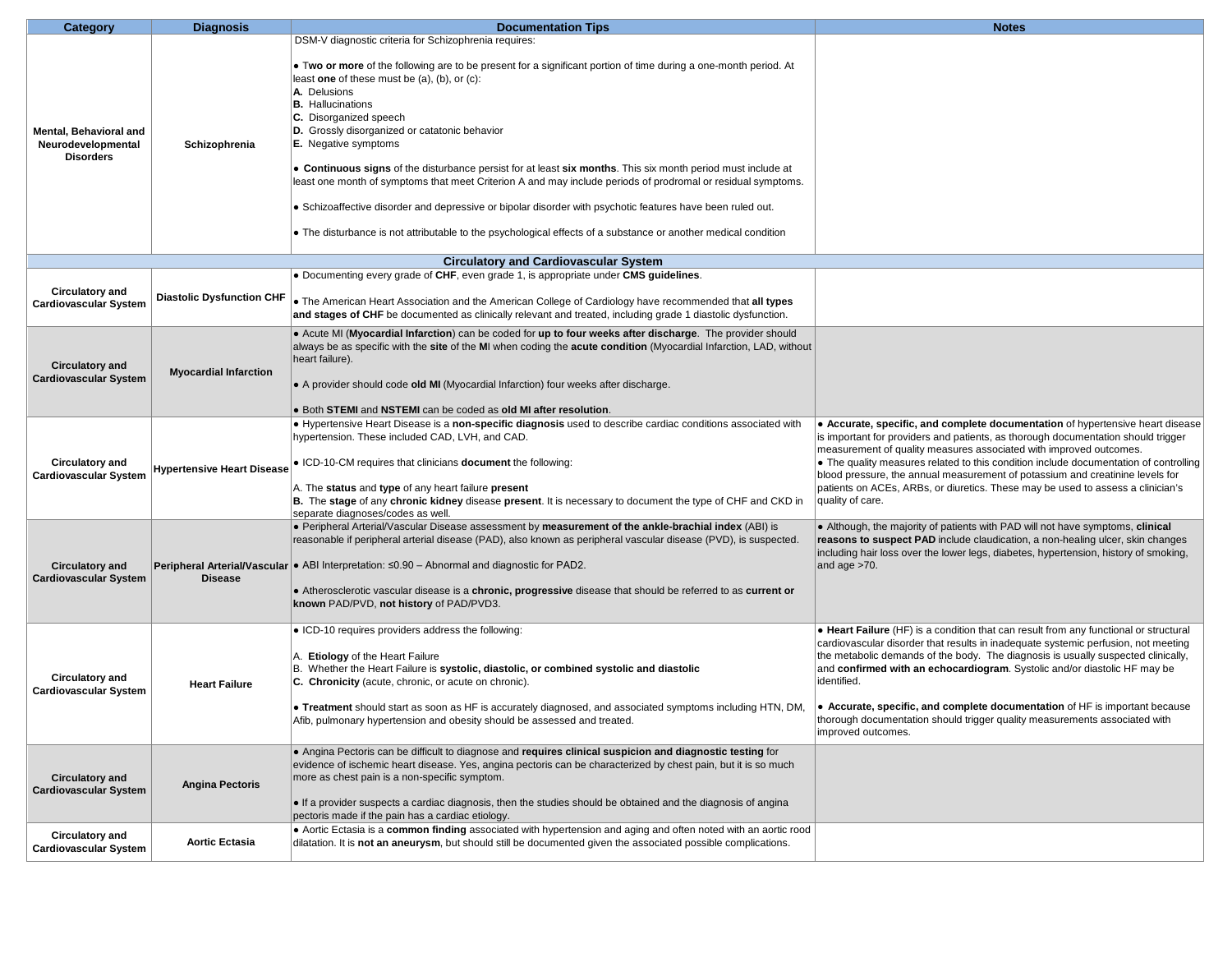| <b>Category</b>                                     | <b>Diagnosis</b>                 | <b>Documentation Tips</b>                                                                                                                                                                                                  | <b>Notes</b>                                                                                                                                             |
|-----------------------------------------------------|----------------------------------|----------------------------------------------------------------------------------------------------------------------------------------------------------------------------------------------------------------------------|----------------------------------------------------------------------------------------------------------------------------------------------------------|
|                                                     |                                  | . Acute and Chronic Deep Vein Thrombosis are conditions that require aggressive treatment and close                                                                                                                        |                                                                                                                                                          |
| <b>Circulatory and</b>                              | <b>Deep Vein Thrombosis</b>      | monitoring.                                                                                                                                                                                                                |                                                                                                                                                          |
| <b>Cardiovascular System</b>                        | (DVT)                            |                                                                                                                                                                                                                            |                                                                                                                                                          |
|                                                     |                                  | • Providers should initiate and continue treatment following guidelines applied to the individual needs of the<br>patient. The conditions to guide this therapy are many and should all be recorded in the medical record. |                                                                                                                                                          |
|                                                     |                                  |                                                                                                                                                                                                                            |                                                                                                                                                          |
|                                                     |                                  | <b>Genitourinary System</b><br>• Only stages three, four, five, and ESRD/on hemodialysis are risk adjustable codes.                                                                                                        |                                                                                                                                                          |
|                                                     |                                  |                                                                                                                                                                                                                            |                                                                                                                                                          |
| <b>Genitourinary System</b>                         | <b>Kidney Failure</b>            | • All stages of CKD create an interaction factor with other chronic conditions. This interaction results in an<br>increased risk adjustment factor.                                                                        |                                                                                                                                                          |
|                                                     |                                  | • Chronic Kidney Disease (CKD) is a condition that can be the result of other disease processes like                                                                                                                       |                                                                                                                                                          |
| <b>Genitourinary System</b>                         | <b>Chronic Kidney Disease</b>    | hypertension (HTN) or diabetes (DM). To appropriately document hypertensive CKD or diabetic CKD in ICD-10-<br>CM, a provider must identify and document the etiology of the CKD.                                           |                                                                                                                                                          |
|                                                     |                                  | • Document the stage of the CKD (stages 1-5).                                                                                                                                                                              |                                                                                                                                                          |
|                                                     |                                  | • Document if the patient has CKD stage 5, but not yet requiring or electing dialysis.                                                                                                                                     |                                                                                                                                                          |
| <b>Genitourinary System</b>                         | <b>Dialysis</b>                  | • Do not use CKD stage 5 if the patient has ESRD and is on dialysis.                                                                                                                                                       |                                                                                                                                                          |
|                                                     |                                  | • Document end stage renal disease if the patient has CKD stage 5 and requires dialysis.                                                                                                                                   |                                                                                                                                                          |
|                                                     |                                  | • Document the Z code for dependence on renal dialysis for patients on dialysis after also documenting end<br>stage renal disease. These conditions/status need to be documented together in the medical record.           |                                                                                                                                                          |
|                                                     |                                  | <b>Nervous System</b>                                                                                                                                                                                                      |                                                                                                                                                          |
|                                                     |                                  | • Peripheral neuropathy, general neuropathy, and radiculopathy are vague terms that have various etiologies                                                                                                                |                                                                                                                                                          |
|                                                     |                                  | resulting in similar symptoms. It is important to be as specific as possible with this diagnosis, and to document<br>the underlying causative or associated conditions.                                                    |                                                                                                                                                          |
|                                                     | Peripheral neuropathy,           | • Polyneuropathy in diseases classified elsewhere should be used when the symptoms are associated with                                                                                                                     |                                                                                                                                                          |
| <b>Nervous System</b>                               | General Neuropathy, and          | most underlying diseases. Hereditary and idiopathic neuropathy, unspecified, and polyneuropathy,                                                                                                                           |                                                                                                                                                          |
|                                                     | Radiculopathy                    | unspecified are used for POLY-neuropathy of unknown or unspecified cause, not for radiculopathy.                                                                                                                           |                                                                                                                                                          |
|                                                     |                                  | If the pain is chronic and not clearly associated with a neuropathic or radicular process, consider diagnosing<br>as chronic pain, not elsewhere classified.                                                               |                                                                                                                                                          |
|                                                     |                                  | • Peripheral mononeuropathy and polyneuropathy are common Neurological Complications of Diabetes.                                                                                                                          | • Additional diabetes associated autonomic neuropathic diagnoses include:                                                                                |
|                                                     |                                  | • Diabetes with neurological manifestations can also be associated with cardiovascular autonomic neuropathy,                                                                                                               | A. Bladder dysfunction<br>B. Sexual dysfunction                                                                                                          |
|                                                     |                                  | which may present as tachycardia and postural hypotension.                                                                                                                                                                 | C. Gastroparesis                                                                                                                                         |
|                                                     | Peripheral                       |                                                                                                                                                                                                                            |                                                                                                                                                          |
| <b>Nervous System</b>                               | Mononeuropathy and               |                                                                                                                                                                                                                            | • Examples of diabetes associated mononeuropathy include:                                                                                                |
|                                                     | Polyneuropathy                   |                                                                                                                                                                                                                            | A. Bell's palsy<br>B. Ulnar neuropathy                                                                                                                   |
|                                                     |                                  |                                                                                                                                                                                                                            | C. Meralgia paresthetica                                                                                                                                 |
|                                                     |                                  |                                                                                                                                                                                                                            | D. Diabetic polyradiculopathy                                                                                                                            |
|                                                     |                                  |                                                                                                                                                                                                                            | E. Carpal tunnel Syndrome                                                                                                                                |
|                                                     |                                  | • This condition should be documented in the medical record to avoid further medication induced                                                                                                                            | • Drug-Induced Myopathy is frequently associated with myalgias, myositis, other                                                                          |
| <b>Nervous System</b>                               | <b>Drug-Induced Myopathy</b>     | complications.                                                                                                                                                                                                             | muscle disorders, and even rhabdomyolysis.                                                                                                               |
|                                                     |                                  |                                                                                                                                                                                                                            |                                                                                                                                                          |
|                                                     |                                  | • This condition should be documented in the medical record to avoid further medication induced complications.                                                                                                             | • Drug-Induced Neuropathy is a frequent complication given the many routinely<br>used medications associated with this condition. Amiodarone, phenytoin, |
| <b>Nervous System</b>                               | <b>Drug-Induced Neuropathy</b>   |                                                                                                                                                                                                                            | hydralazine, metronidazole, nitrofurantoin, and antineoplastic agents are some of                                                                        |
|                                                     |                                  |                                                                                                                                                                                                                            | the offending agents.                                                                                                                                    |
| <b>Musculoskeletal System and Connective Tissue</b> |                                  |                                                                                                                                                                                                                            |                                                                                                                                                          |
| <b>Musculoskeletal System</b>                       | <b>Sacroilitis</b>               | • Sacroilitis can be suspected clinically and diagnosed with a supporting X-Ray showing changes of at least<br>Grade 2 bilaterally (minimal changes) or Grade 3 (unequivocal changes) unilaterally.                        |                                                                                                                                                          |
| and Connective Tissue                               |                                  |                                                                                                                                                                                                                            |                                                                                                                                                          |
|                                                     |                                  | <b>Respiratory System</b>                                                                                                                                                                                                  |                                                                                                                                                          |
|                                                     |                                  | . Intersitial Lung Disease should be diagnosed and treated as early as possible given the progression of the<br>disease.                                                                                                   |                                                                                                                                                          |
| <b>Respiratory System</b>                           | <b>Interstitial Lung Disease</b> | •CXRs are not diagnostic, so HRCTs and PFTs are obtained. These conditions should be documented in the<br>medical record with as much specificity as possible.                                                             |                                                                                                                                                          |
|                                                     |                                  | . Pulmonary Fibrosis should be diagnosed and treated as early as possible given the progression of the disease.                                                                                                            |                                                                                                                                                          |
| <b>Respiratory System</b>                           | <b>Pulmonary Fibrosis</b>        | • CXRs are not diagnostic, so HRCTs and PFTs are obtained. These conditions should be documented in the                                                                                                                    |                                                                                                                                                          |
|                                                     |                                  | medical record with as much specificity as possible.                                                                                                                                                                       |                                                                                                                                                          |